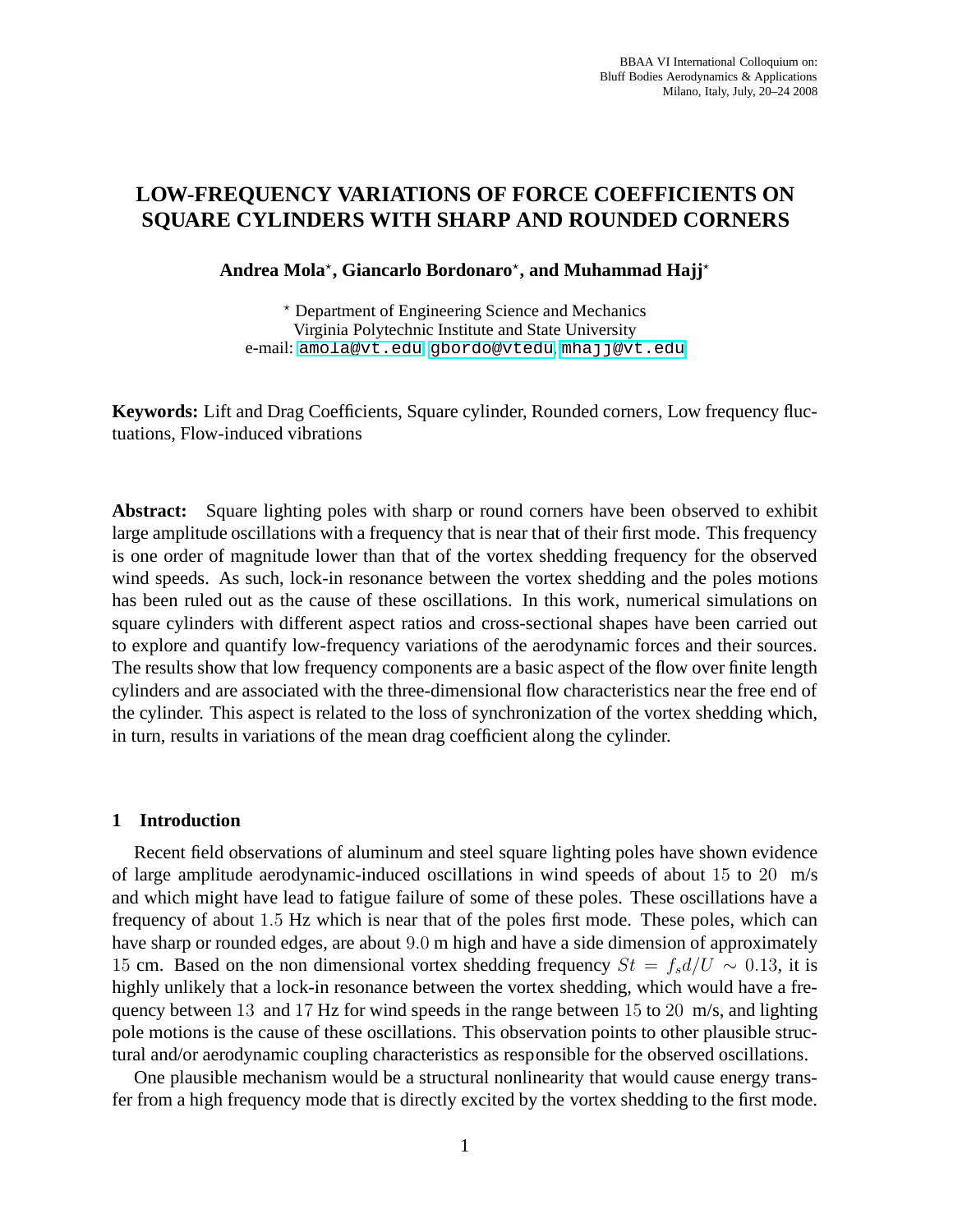Another plausible mechanism would be low frequency fluctuations of the aerodynamic forces which have been reported in several studies on fluid flows past bluff bodies. Roshko [\[1\]](#page-7-0) noted that time histories of velocity fluctuations in the near wake of a circular cylinder exhibited low frequency bursts. Gerrard [\[2\]](#page-7-1) observed the presence of fluctuations at the vortex shedding frequency and other components with frequencies that are approximately one order of magnitude lower than that of the shedding frequency. Roshko [\[3\]](#page-7-2) suggested that low frequency fluctuations are related to the three dimensional nature of the flow, and may be caused by loss of spanwise coherence of the shed vortices. This loss may be due to intrinsic or extrinsic effects. The former effects are related to natural flow instabilities while the latter effects are due to geometrical features, which make the flow three dimensional (end effects, cylinder's motions, etc.). Lisosky [\[4\]](#page-7-3) observed the presence of the low frequency fluctuations in the drag and lift coefficients as measured on circular cylinders, and noted that the amplitude of these fluctuations are affected by the cylinder's length to diameter aspect ratio. Miau et al. [\[5\]](#page-8-0), noted the presence of low frequency fluctuations in the pressure signals measured in the wake of trapezoidal cylinders, suggesting that low frequency fluctuations are also present in flows past cylinders having noncircular section shapes.

The overall goal of our effort is to develop a comprehensive understanding of the physical mechanisms behind observed large amplitude oscillations of square lighting poles. In this study, three-dimensional numerical simulations of the aerodynamic flow past square cylinders under different conditions are conducted. To isolate the role of end effects in the generation of low frequency components in the aerodynamic forces, we compare characteristics of force coefficients from simulations on cylinders that have different length,  $L$ , to side dimension,  $B$ , ratios. Particularly, force coefficients from simulations on infinite length square cylinders ( $L/B = \infty$ ) are compared with coefficients from simulations on finite length cylinders  $(L/B = 60)$ . These simulations are carried out for both sharp and rounded edges,  $r/B = 0$  and  $1/12$ , respectively, where  $r$  is the corner radius. Time series and spectral analysis of the drag and lift force coefficients are then used to determine the fluctuation characteristics in all cases. Additionally, there has been some inconsistencies in reported values for the mean drag coefficient on square cylinders with sharp corners. While most of the reported values are near 2.0, there have been other reported values near 1.5 ([\[6\]](#page-8-1), [\[7\]](#page-8-2)). As such, we will also discuss the effects of different simulation conditions on the mean drag values for square cylinders with sharp and rounded corners.

## **2 Numerical simulations**

A series of numerical simulations of the unsteady flow past square cylinders with sharp and rounded corners at  $Re = 100000$  was conducted to isolate the role of end effects, if any, in the generation of low-frequency components in the force coefficients. To this end, the unsteady incompressible Reynolds Averaged Navier–Stokes (RANS) equations, complemented by a  $k-\omega$ two equations closure model are solved. These equations are solved by means of the commercial software Fluent employing a finite volume discretization method. The computational domain is a 10 m x 3 m x 1.8 m. The cylinder is a long prism with a square cross section that has a side dimension  $B = 0.02$  m. To isolate the end effects, we consider two different cylinder setups in the numerical simulations. In the first configuration, the cylinder is 1.8 m long with both ends attached to opposing surfaces of the computational domain; thereby, eliminating any end effects. In a second configuration, the cylinder is 1.2 m long and is mounted on one side of the computational domain with the other end free. In this case, the length of the cylinder is set at  $L = 60B$ . In the following, we will refer to these two configurations as *infinite length* and *finite*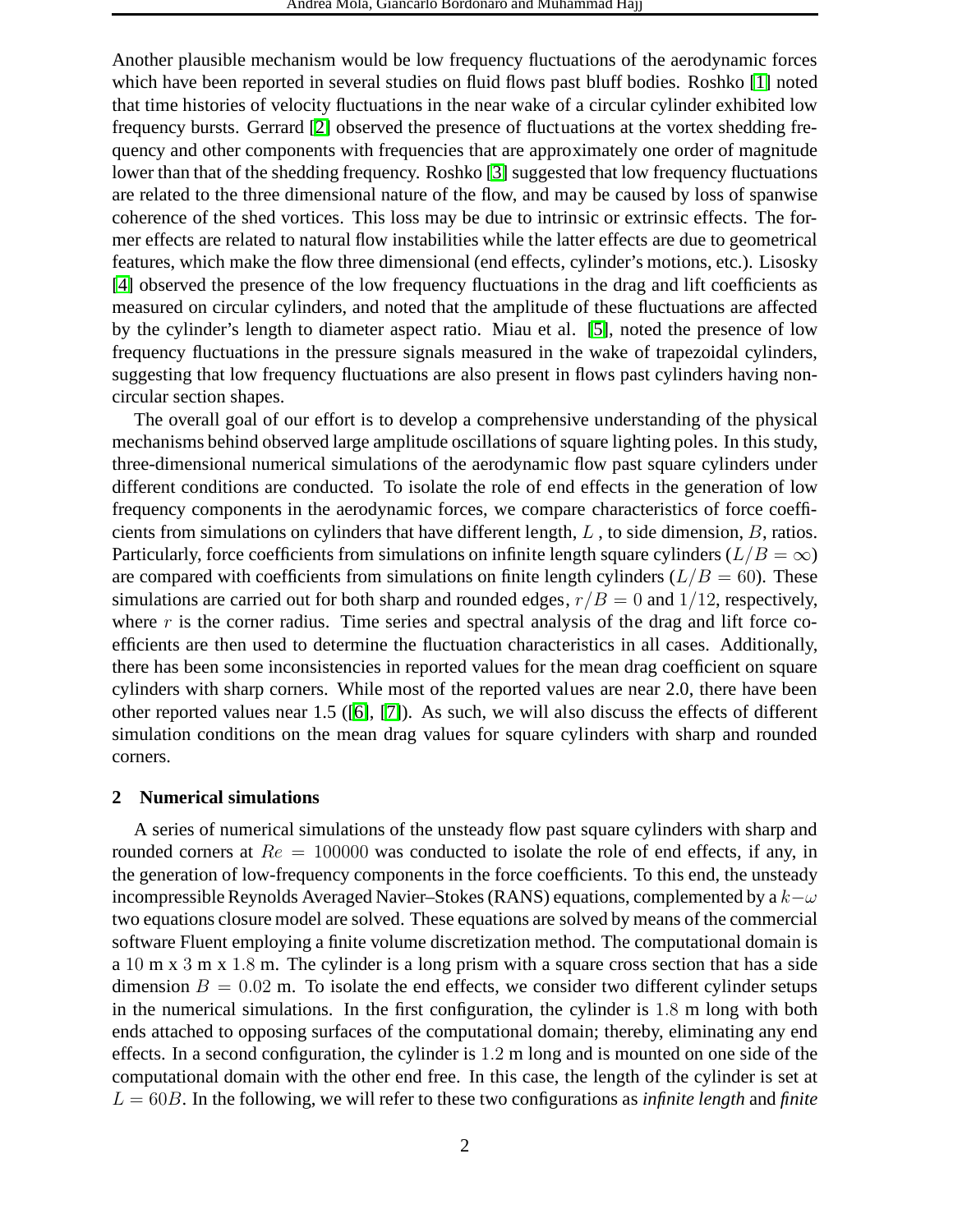*length* cylinders, respectively.

A no slip boundary condition is applied on the cylinder surface. The sides of the computational domains were considered slip walls. Turbulence intensity and viscosity ratio values of 1% and 10 respectively were imposed at the inflow boundary. At the outflow boundary, a null normal component of the stresses tensor was imposed. A hybrid mesh composed of prismatic elements in the cylinder boundary layer and of tetrahedral elements in the rest of the domain was generated for the computations in order to adequately simulate the high gradients in the near wall region. Localized refinements in the wake region have been also implemented. The number of degrees of freedom for the *infinite length* cylinder case was about 700000. This number was increased to about 1500000 in the *finite length* cylinder simulations to refine the mesh in proximity of the tip.

### **3 Results and discussion**

### **3.1 Force coefficients on square cylinder with sharp corners**

A comparison of time histories of the drag and lift coefficients,  $C_D$  and  $C_L$ , on the infinite and finite length cylinders with sharp corners is presented in Fig[.1.](#page-2-0) The plots show several differences that can be associated with end effects. First, the mean drag coefficient for the infinite length cylinder is about 2.2. In comparison, the mean drag value on the finite length cylinder is about 1.61. Additionally, the RMS values for both lift and drag coefficients are consistently lower in the finite length case. The RMS value of the drag coefficient on the finite cylinder is 0.13 which is about  $20\%$  lower than the corresponding value, 0.16, on the infinite length cylinder. The RMS value of the lift coefficient on the finite length cylinder is 0.12 which is significantly lower than the corresponding value, 1.62, as computed on the infinite length cylinder. Finally, the time histories of the force coefficients in the finite cylinder case exhibit low-frequency variations that are not present in the infinite length case.

Power spectra of the time series of Fig[.1](#page-2-0) are presented in Fig. [2.](#page-3-0) The spectra of the lift coefficients for both infinite and finite cylinder cases exhibit a strong peak at the vortex shedding frequency given by the nondimensional Strouhal number  $St = 0.137$ . This value is in good agreement with values reported by Tamura et al. [\[8\]](#page-8-3) and Tamura and Miyagi [\[9\]](#page-8-4). Smaller peaks



<span id="page-2-0"></span>Figure 1: Time series of lift and drag coefficients on infinite length (top plots) and finite length (bottom plots) cylinders with sharp corners.  $Re = 100000$ .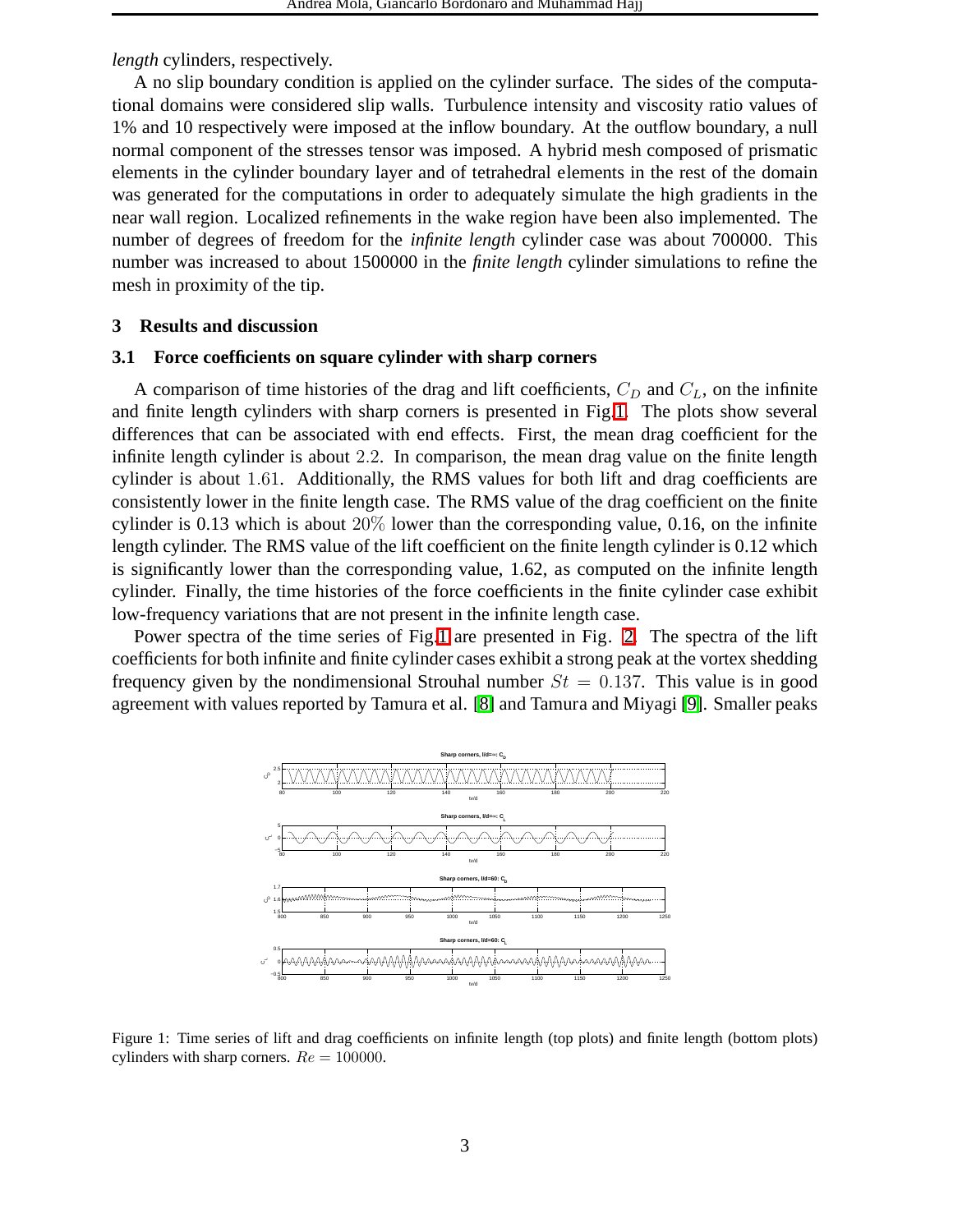at the odd harmonics of the vortex shedding frequency are also noted in the spectra of the lift coefficient . The spectra of the drag coefficients exhibit a strong peak at the second harmonic of the vortex shedding frequency. They also exhibit peaks with much smaller amplitudes at the even harmonics. The presence of peaks at the vortex shedding frequency and its harmonics in the lift and/or drag spectra is associated with the formation of an alternating vortex shedding pattern behind the cylinder. Yet, the most noticeable difference between the spectra of the force coefficients on the finite and infinite length cylinders is the presence of a low frequency peak in the drag coefficient in the case of the finite cylinder. This peak is at a frequency which is about one order of magnitude smaller than that of the vortex shedding frequency.



<span id="page-3-0"></span>Figure 2: Power spectra of lift and drag coefficients on infinite length (left plots) and finite length (right plots) cylinders with sharp corners.  $Re = 100000$ .

The lower force coefficients and the presence of a low-frequency variation in the case of the finite cylinder are related to a loss of synchrony in the vortex shedding mechanism. This is best illustrated in Fig. [3,](#page-4-0) which depicts the pathlines of the flow field past the pole. Clearly, the flow is mostly two dimensional in proximity of the pole root (in the lower part of the figure). On the other hand, it becomes completely three dimensional near the cylinder tip. Consequently, the vortex shedding at different positions along the cylinder is not in phase and undergoes lowfrequency variations which can be associated with the three dimensional characteristics of the flow near the tip. The effects of the synchronization loss of the vortex shedding along the finite length cylinder on the force coefficients can be determined from assessing the variations of these coefficients over different sections of the pole. The variation of the mean drag coefficient along the cylinder is presented in Fig[.4.](#page-4-1) The results show that the mean value of the drag coefficient near the root of the cylinder is about 1.9 and decreases to a value near 1.3 at the tip of the cylinder. These observed variations in the mean and and in the frequency of the force coefficients along the finite length cylinder should be carefully considered in the design for both static and dynamic wind loading on lighting poles.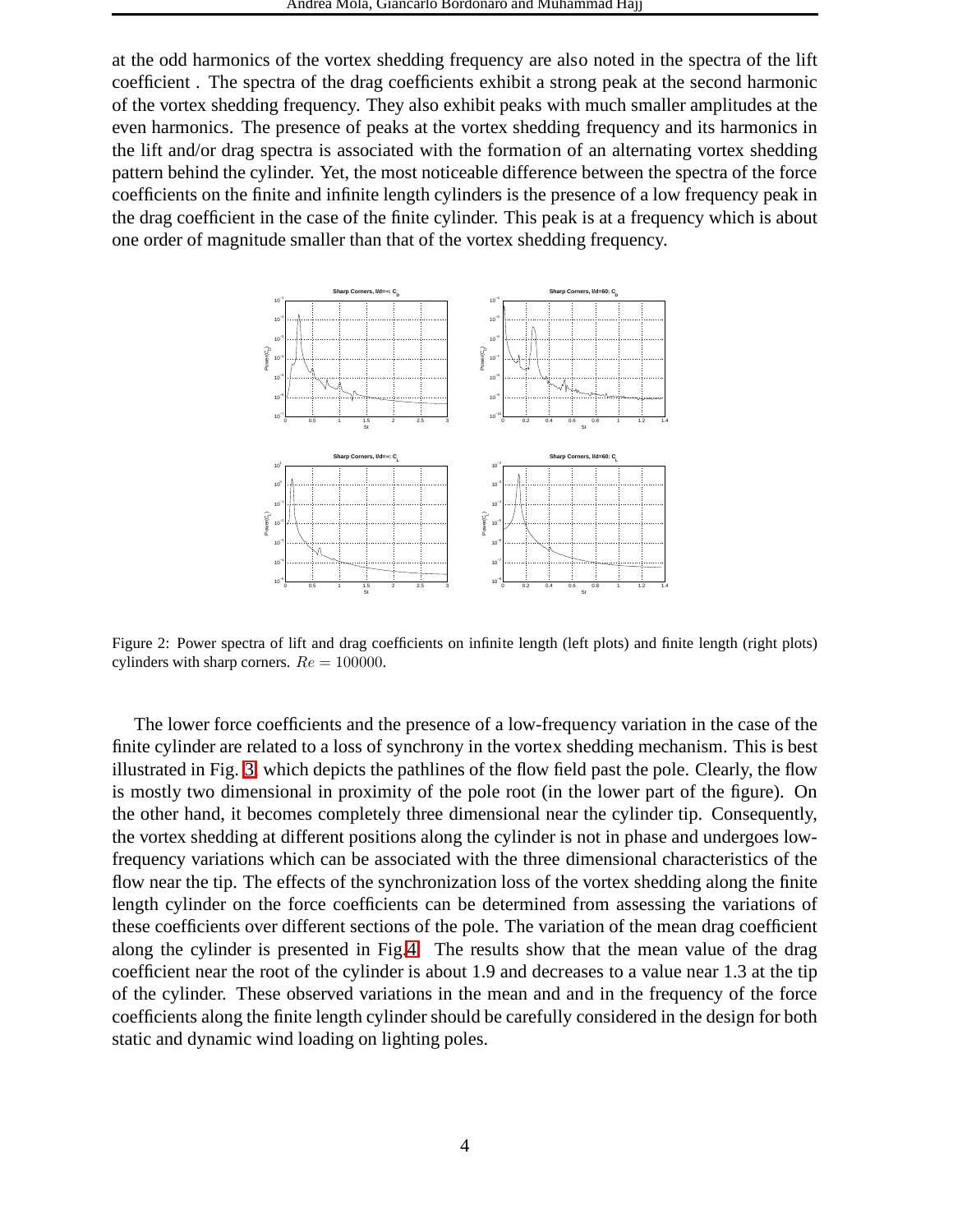

<span id="page-4-0"></span>Figure 3: Pathlines of the flow past the square cylinder with sharp corners and having an aspect ratio of 60:1.  $Re = 100000$ .



<span id="page-4-1"></span>Figure 4: Variation of the mean drag coefficient along the square cylinder with sharp corners and having an aspect ratio of 60:1.  $Re = 100000$ .

#### **3.2 Force coefficients on square cylinder with rounded corners**

In this section, we consider the effects of rounding the cylinder corners on the mean and RMS values of the force coefficients and on their frequency content for both infinite and finite cylinder cases and on the variations of these properties along the cylinder in the finite length case. Fig. [5](#page-5-0) shows a comparison between the time histories of the force coefficients obtained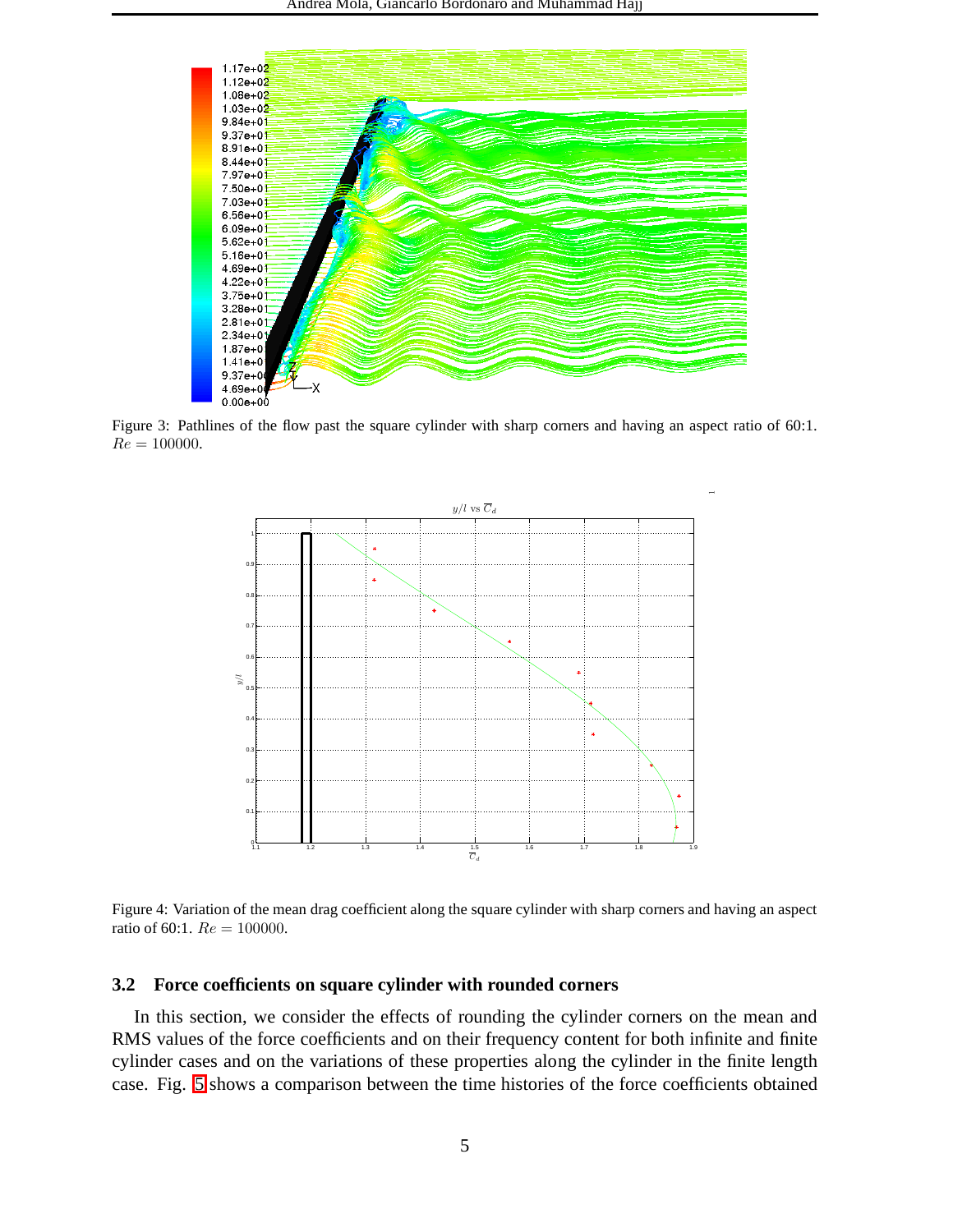

<span id="page-5-0"></span>Figure 5: Time series of lift and drag coefficients on infinite length (top plots) and finite length (bottom plots) cylinders with rounded corners.  $Re = 100000$ .

for infinite and finite length square cylinders with rounded corners. The plots show that the mean drag coefficient is much smaller than their counterparts in the sharp corner cases. For the infinite length, the mean  $C_D$  value is 1.1 which is about 50% smaller than the equivalent value of sharp edges cylinders. The finite length cylinder with rounded corners has a drag coefficient of about 1.1, which is approximatively 60% of the equivalent value for the square cylinder with sharp corners. It is interesting to note here that the mean drag coefficients for finite and infinite cylinders with rounded corners are about the same. This stands in contrast with the difference observed in the sharp corners case where a significant drop in the mean drag coefficient was associated with end effects in the case of the finite length cylinder. These values and differences are in agreement with trends and measurements reported by Tamura and Miyagi [\[9\]](#page-8-4) (see their figure 8).

As in the case of sharp corners cylinders, the low frequency variations in the time series of force coefficients on finite length cylinders with rounded corners is the most appreciable difference related to end effects. Power spectra of the lift coefficients on the finite and infinite length square cylinders with rounded corners, presented in Fig. [6,](#page-6-0) are characterized by a peak at  $St = 0.137$  which corresponds to the vortex shedding frequency, along with lower peaks at the odd harmonics. As expected, the drag coefficients spectra, also presented in Fig. [6,](#page-6-0) have strong peaks at the second harmonic of the vortex shedding frequency, and a series of lower peaks at the even harmonics. Additionally, the spectrum of the drag coefficient for the finite length cylinder shows high amplitudes over low-frequency components over a range up to about 1/10 of the vortex shedding frequency.

The presence of low frequency fluctuations of the aerodynamic forces can again be associated with the presence of three dimensional effects which weakens the synchrony of the vortex shedding. This is illustrated in Fig. [7,](#page-6-1) which depicts the pathlines of an instantaneous flowfield past the finite length cylinder with rounded corners. Clearly, the flow is two-dimensional near the root of the cylinder and becomes three dimensional near its tip. Consequently, the obvious loss of spanwise coherence of the shedding vortices and the associated low-frequency variations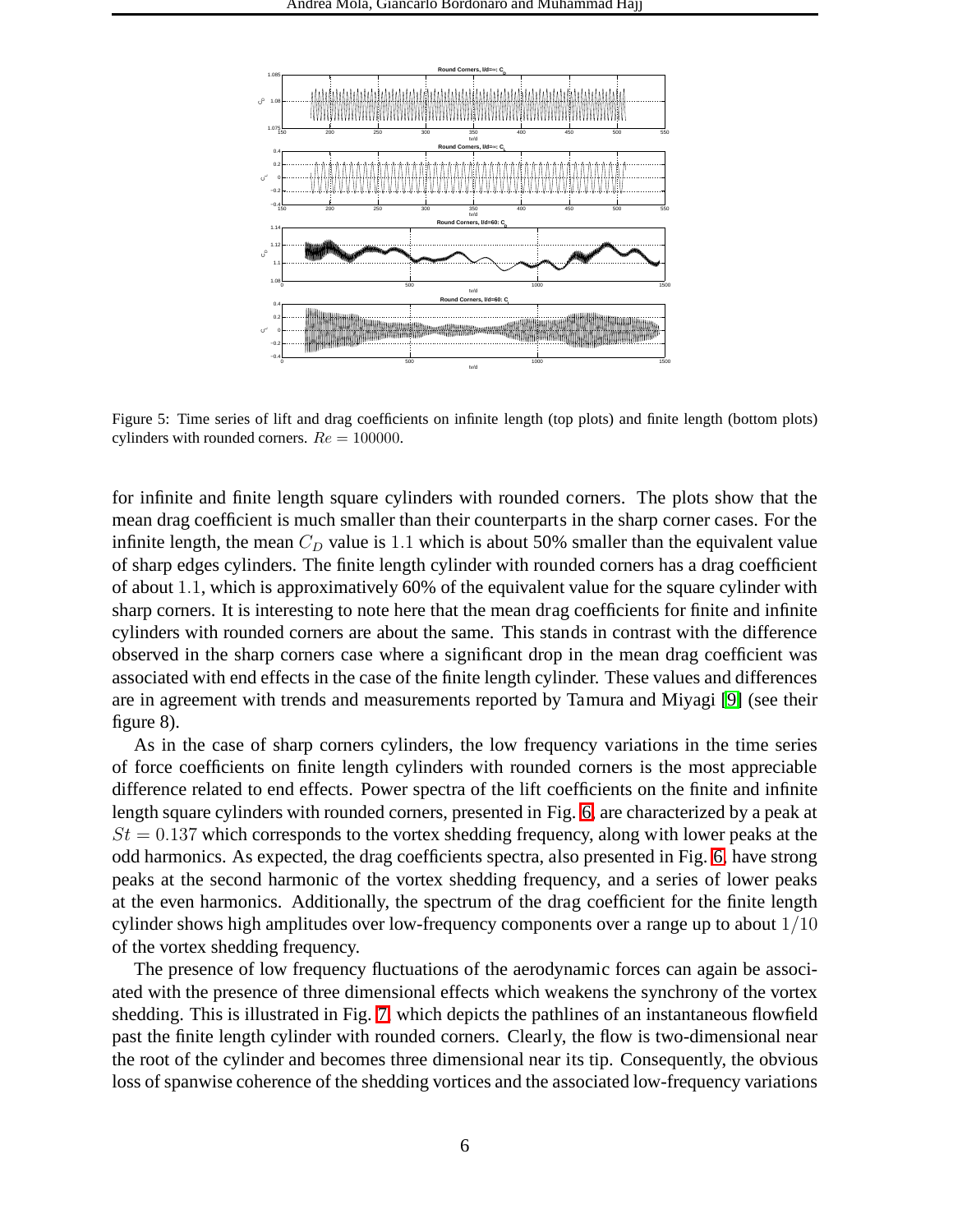

<span id="page-6-0"></span>Figure 6: Power spectra of lift and drag coefficients on infinite length (left plots) and finite length (right plots) cylinders with rounded corners.  $Re = 100000$ .

are due to the tip effects. The effects of this loss of the vortex shedding synchronization on the mean drag coefficient are illustrated in Fig. [8](#page-7-4) which shows the variation of the mean drag coefficient along the square cylinder with rounded corners. The mean drag coefficient drops from a value of about 1.15 at the cylinder root, to approximatively 0.9 at the tip. This drop is not as significant as it is in the sharp corners case.



<span id="page-6-1"></span>Figure 7: Pathlines of the flow past the square cylinder with rounded corners and having an aspect ratio of  $60:1.Re = 100000.$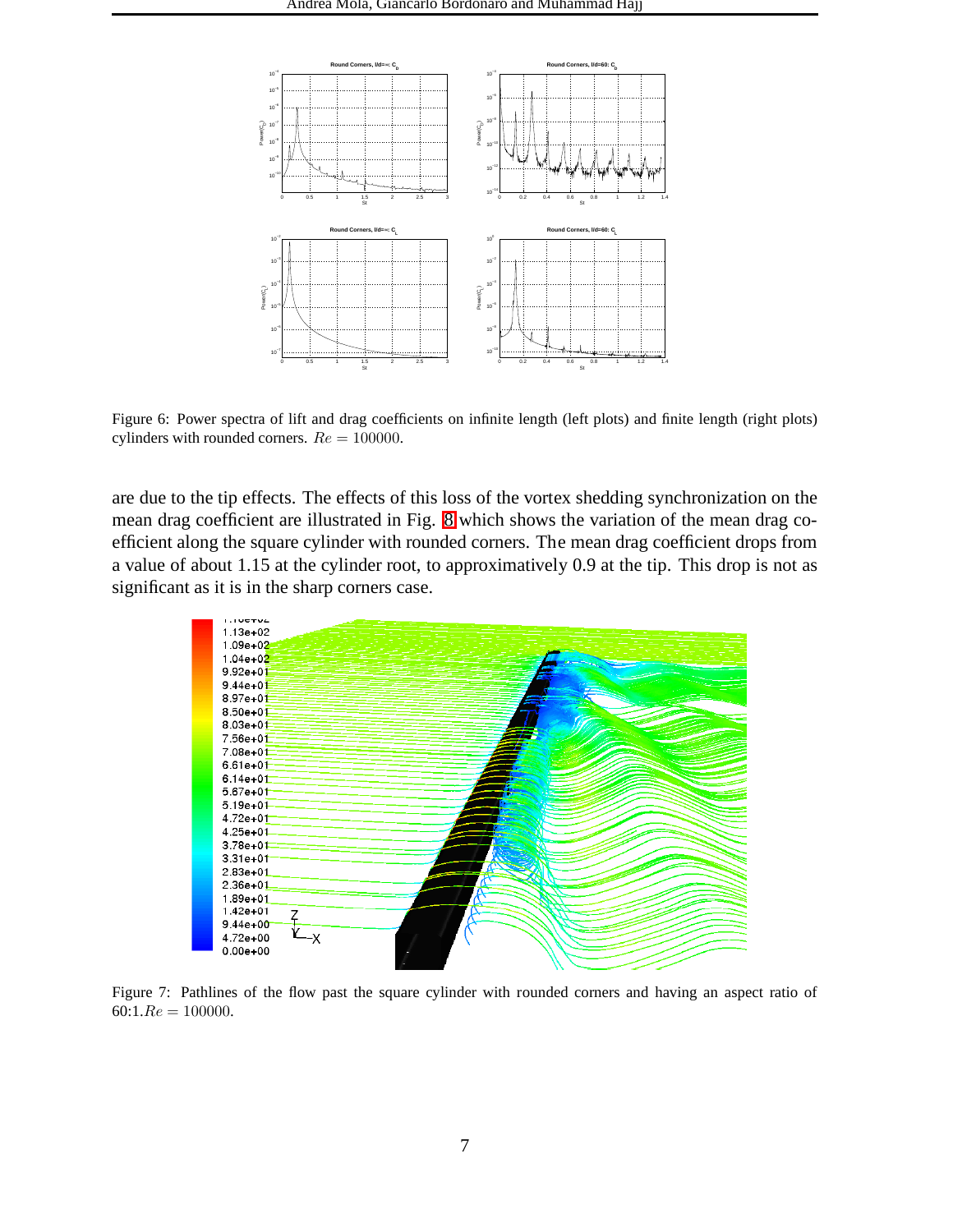

<span id="page-7-4"></span>Figure 8: Variation of the mean drag coefficient along the square cylinder with rounded corners and having an aspect ratio of 60:1.  $Re = 100000$ .

#### **4 Conclusions**

In this work, numerical simulations of the flow field past square cylinders with sharp or rounded edges and with different aspect ratios have been carried out to explore the presence of low frequency fluctuations in the force coefficients. The results show that low frequency components are a basic aspect of the flow over finite length cylinders and are associated with the three-dimensional flow characteristics near the free end of the cylinder. These, in turn, cause a loss of synchronization of the vortex shedding behind the cylinder. This loss of synchronization results in variations of the mean drag coefficient along the cylinder. These variations are more significant in the case of cylinders with sharp corners than in the case of those with rounded corners. Such variations in the mean and and in the frequency of the force coefficients along the finite length cylinder should be carefully considered in the design for both static and dynamic wind loading on lighting poles.

#### <span id="page-7-0"></span>**REFERENCES**

- <span id="page-7-1"></span>[1] A. Roshko. *On the development of turbulent wakes from vortex streets*, NACA Report 1191, 1954.
- [2] J. H. Gerrard. *Experimental investigation of separated boundary layer undergoing transition to turbulence*, Phyisics of Fluids 10, 98–100, 1967.
- <span id="page-7-2"></span>[3] A. Roshko. *Perspectives on bluff body aerodynamics*, Journal of Wind Engineering and Industrial Aerodynamics 49, 79–100, 1993.
- <span id="page-7-3"></span>[4] D. Lisosky. *Nominally 2-dimensional flow about a normal flat plate*, PhD Thesis, California Institute of Technology, 1993.